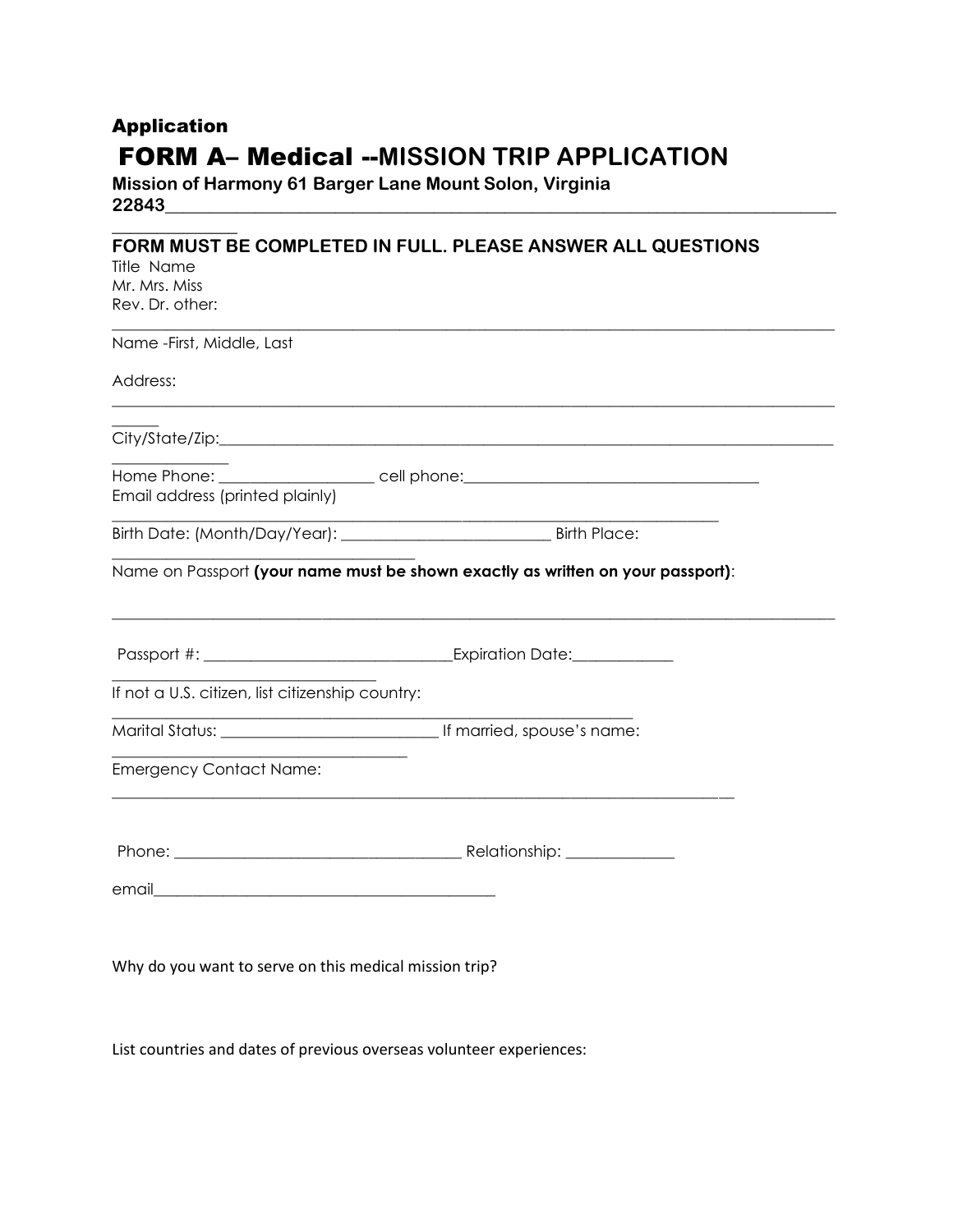What do you consider to be some of your strengths and weaknesses, spiritual and otherwise?

How does your immediate family member feel about your leaving on this mission trip?

At this time, how would you rate your level of commitment to go on a short-term mission trip? (in terms of percentages) \_\_\_\_\_\_\_\_\_\_\_\_\_

Signature entitled the state of the Date:

**Please return this completed form by deadline of the trip, for which you are applying, along with:** 

## • A signed copy of the **FORM A– Medical --MISSION TRIP**

# **APPLICATION** •

• A photocopy of the photo page of your valid U.S. passport, which does not expire within 6 months of the trip return date and has at least 2 blank pages on the passport.

• A \$200 deposit -checks should be payable to **Mission of Harmony**. Thank you

If you are a medical person please attach copy of your medical license

## FORM B -- **MISSION TEAM COVENANT**

#### **MISSION OF HARMONY**

### **61 Barger Lane Mount Solon, Virginia 22843 540-421-9628 As a member of this team I agree to:**

#### **Team Covenant:**

I will comply with all team travel arrangements. If I am not able to travel with the team, I will consider a different trip date that is more conducive to my personal schedule.

- Respect the thoughts and ideas of my hosts and team members.
- Remember not to be exclusive in my relationships and make every effort to interact with all team members.
- Attend mandatory Short Term Mission Training, as well as follow-up meetings if indicated.
- Participate in the morning devotionals.
- Keep confidential discussions and personal information shared among team members.
- Personal Covenant:
- Remember that I am representing Mission of Harmony and, more importantly, Jesus Christ. I will seek to model Jesus in my behavior and attitude.
- Be in prayer for my teammates, team leaders and our valued patients and cliental.